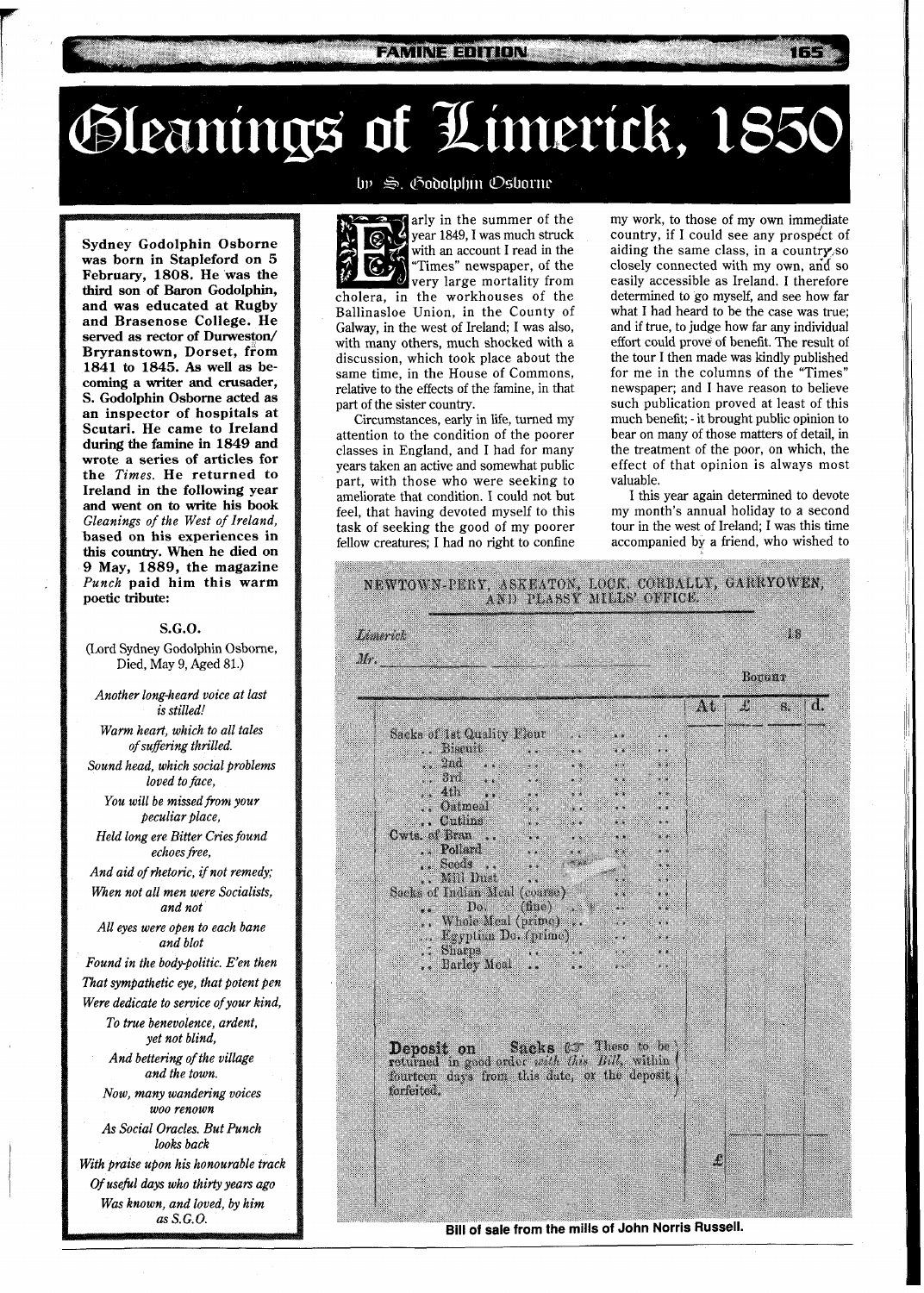## THE OLD LIMERICK JOURNAL



see for himself the state of things of which he had heard so much from myself and others.

Those only who have had to travel in a land, in which they were as strangers, who have had, day after day, to go through lengthened scenes of destitution, death, and misery, in'every aggravated form; doing this *alone;* spending each day away from *home,* all its ties, and comforts, many hours, in close contact with the evidence and effects of famine, fever, and oftentimes cholera, besides all the attendant trials, physical and moral, of such a course of investigation; can enter into all I felt of comfort in this time having a companion, and in that companion, one who had no common powers of discrimination, in addition to a kind and generous nature.

I shall now proceed to give my readers some of the gleanings of my late tour; my route [I do not relate any part of my travel which was not made with the purpose I had in view, to inquire into the social condition of the people *in the western distm'cts of Ireland-* was - Limerick, down the Shannon to Kilrush; thence to Kilkee; retracing our steps to Kilrush; by the

.... In this journey, which, with very little exception, and that only on our return, we performed by private conveyance, 1 visited eleven Union Houses, and most of their Auxiliaries, and except in one or two instances, I scarce left one department uninspected. It will be seen by reference to a map of Ireland, that, commencing with the capital town of the County of Limerick, we went through the centre of the County of Clare, and a very large proportion of the County of Galway and Mayo; these being, perhaps, the most distressed districts in Ireland.

The only way of performing the journey, so as to see with the greatest convenience, into those matters into which I went to look, we adopted, viz. hiring outside cars, and thus travelling at the hours, and in the directions we thought best.

The population remaining in the west

of Ireland are studied with more ease at this moment, by a traveller seeking to read man in men, women, and children, than perhaps in any country in the world; so large a proportion of the population being actually in the workhouses. I will here give a table of the population, according to the census of 1841, of the Unions we visited, with a return of the average number of persons relieved weekly in the workhouses, in the quarter ending March 30,1850.

| Union         | Population<br>in | Relieved on an<br>average each<br>week 1841 in<br>the Quarter<br>ending<br>March 30.<br>1850, in the<br>Workhouse |
|---------------|------------------|-------------------------------------------------------------------------------------------------------------------|
| Limerick      | 132,067          | 6,790                                                                                                             |
| Kilrush       | 82,353           | 3,327                                                                                                             |
| Ennis         | 77,840           | 3.057                                                                                                             |
| Gort          | 71,774           | 2.246                                                                                                             |
| Ballinasloe   | 99,026           | 2.284                                                                                                             |
| Galway        | 88.973           | 3.712                                                                                                             |
| Clifden       | 33,465           | 1.932                                                                                                             |
| Westport      | 77.952           | 3.465                                                                                                             |
| Castlebar     | 61,063           | 1,674                                                                                                             |
| Ballina.      |                  |                                                                                                                   |
| including     |                  |                                                                                                                   |
| Belmullet.    |                  |                                                                                                                   |
| Dromore West. |                  |                                                                                                                   |
| Killala       | 120.787          | 3,507                                                                                                             |
| Tuam          | 74,974           | 2.627                                                                                                             |

Population 920,274 in the Workhouses on an average each week 34,621

The above table shews, that in the quarter ending March 30, 1850, nearly one third of the whole population of these Unions were on an average in the Workhouse; but I would have the reader bear in mind, that the population has decreased in these districts, by death, and by emigration, not less than 25 per cent., since 1841; and also it must be borne in mind, that the quarter ending March, is not nearly so bad a quarter as to the pressure on the workhouses, as that which ends in June. We found in these eleven Unions indoor paupers to the amount of 44,000.

When then, the traveller has walked the wards and yards of these Leviathan workhouses, he has had the advantage of seeing, in the, *fir him,* most convenient form, by far the largest portion of the peasantry of the several Unions; for, from the Population Census, we must deduct those classes who as yet are not come upon the Poor-rate.

The Irish workhouses are large, and in general well-built; of handsome outward appearance, and contrived with a good deal of care to meet the end for which they were erected; however, such, since the failure of the potato, and the progress of wholesale eviction, has been the increase of pauperism, that the Original Workhouses have been quite incapable of meeting the demand for in-door accommodation. A very large number of places,

called Auxiliary Houses, are now rented by the Guardians; and into these they place different classes of their paupers, under officers appointed for each house.

I am quite satisfied in my own mind, that could any statesman have contemplated the possibility of the present pressure of pauperism, he would have hesitated before he passed a law, which in effect should have to find food/and shelter for the numbers that are now to be fed and sheltered. The population of the whole of Ireland, taken in 1841, was 8,168,632; the estimated workhouse accommodation, March, 1850, was for 273,076 persons; the average number relieved weekly in the Union houses in the quarter ending March, was 227,627.

In the districts to which I am about to call the reader's attention, the estimated amount of accommodation, i.e. that relative proportion of inmates to the space in the houses, which the Poor-law Commissioners had sanctioned, was almost in every instance overstepped; the houses in many instances are most cruelly and disgracefully crowded.

The first Union-house we visited was that at Limerick. Last year, when I went over it, I found it clean and in good order; I now found it every way the reverse. In the parent and auxiliary houses there was no less a number than 8,000 paupers; every department, except the fever hospital, shewed evident symptoms of gross neglect. I have no words with which I can give any real idea of the sad condition of the inmates of two large yards at the parent house, in which were a very large number of young female children; many of them were clothed in the merest dirty rags, and of these they wore a very scanty allowance; they were in the dirt collected on their persons for many weeks; there was not about them the slightest evidence of any the least care being taken of them; as they filed before me, two and two, they were a spectacle to fill any humane heart with indignation: sore feet, sore hands, sore heads; ophthalmia evident in the case of the great proportion of them; some of them were suffering from it in its very worst stage; they were evidently eat up with vermin - very many were mere skeletons: I know well what the appearance of a really famine-stricken child is; there were, it is true, some here who had brought their death-like appearance into the house with them; but the majority were as the type in which the one word *neglect* was printed, in no mistakeable characters - the neglect of their latter state, not the consequence of their former state.

The dirt and general filthiness of the yards, in which these barefooted, ill-clad children had to spend so many hours, made the whole affair more painfully offensive; dogs would have had more attention paid to them. The women, and those I saw of the men, looked, as far as clothes and flesh went, in far better condition.

I was kindly allowed to attend the sitting of the Board the following day, when I had the pleasure of hearing a very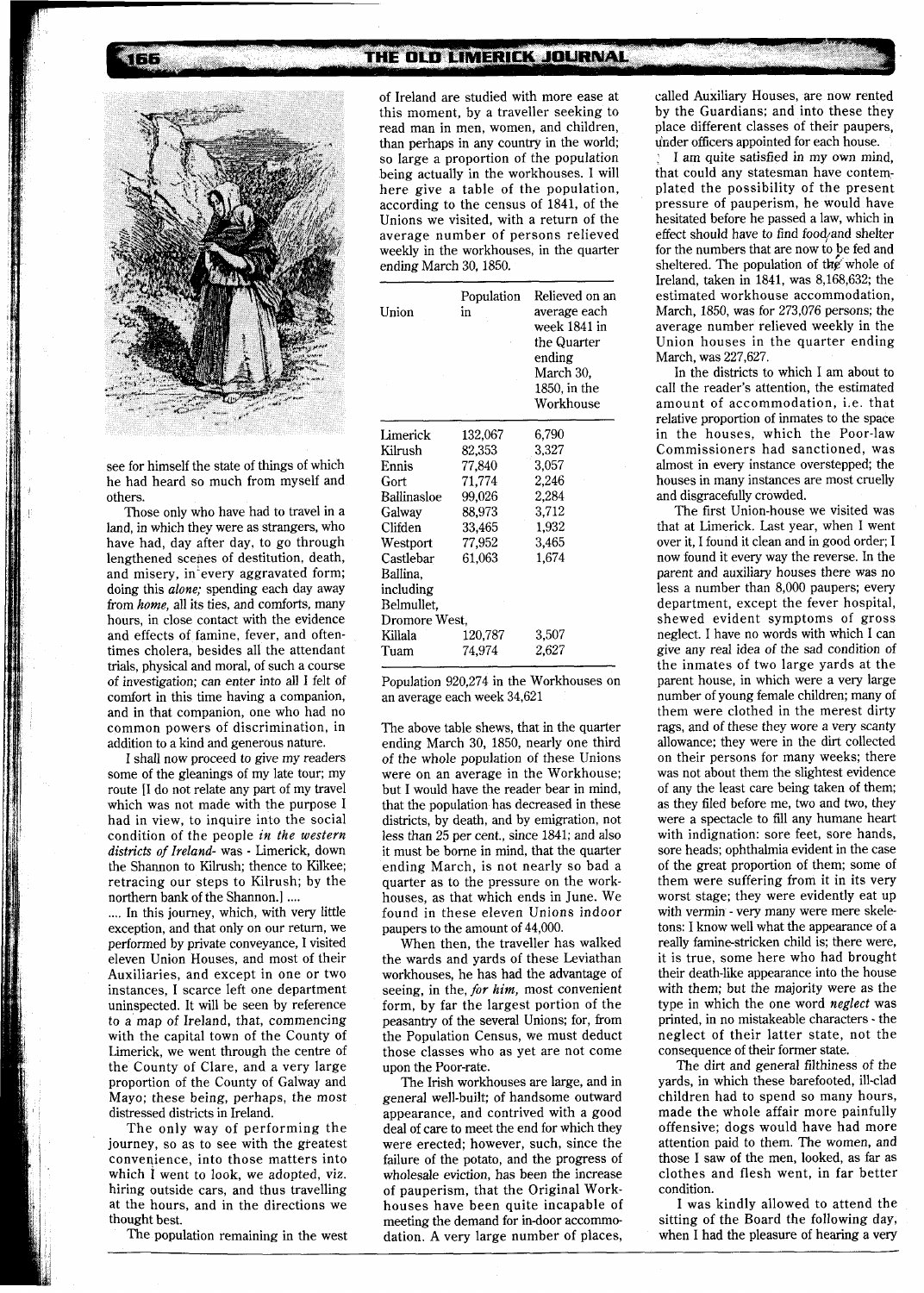eloquent address made by a Guardian to his brethren, founded on a report he read of the condition of their poor; a report, which really almost did that horrid condition justice. I had also the amusement of hearing an eloquent, personal, hard-hitting debate carried on, in connection with the simple question - whether the paupers being without clothes, and the contractor unable at once to supply them, the Board should study the paupers' need, and get calico at once elsewhere - or the contractor's convenience, and wait *his*  time? I had the pain of afterwards hearing the contractor's interest won the day.

I went from the Board-room in company with the Medical officer, to visit an auxiliary-house in Clare 'Street, Limerick, there were about 800 ablebodied women in it - a few days before there had been 822 - for whom the Guardians had provided 267 *beds!* Let me here observe, that a considerable space in the dormitories was occupied as an infirmary - very many of the cases were of a description which in any decent public asylum would be rigorously separated from communication with the other inmates; these beds had only, as far as I myself observed, one person in each, so that the division of the rest of the beds amongst the inmates must have been very minute indeed. The sick ward, including all cases, had, however, according to the Board's own admission, 115 patients in 88 beds, so that there were left 179 beds to 707 people, all adults!! It was acknowledged that many of the inmates had slept for weeks without beds or covering.

One would have supposed, with such crowding of the majority, and with such a number of sick, that sanitary measures so far as regards the cleansing of the wards and linen, if not the persons, of the paupers - would have been strenuously enforced. Reader, it is but too true, that for weeks together neither soap or candles had been allowed to this house; for one month, at least, no linen was washed; for many months the matron had not been allowed any brushes, or any of the absolutely necessary articles to cleanse the wards. With regard to the house itself, it has already been the scene of one sad catastrophe; on an alarm of fire, a rush by the inmates was made to the staircase of a dormitory, and a great many lives were lost; such was the evident state of the walls, roof, and floors the day we visited it, that I did not let another day pass without communicating to the highest quarter my apprehension for the safety of the inmates; prompt inquiry was made, and, I believe, instant measures for safety ordered. I have read since, in the public papers, that an architect had informed the Board, *he thought the roof might stand through August, perhaps September.* 

The violence of the language of the inmates, their evident moral degradation, was too apparent; but who can wonder if human nature, even of the softest natural character, should become hardened as brass, under a state of things which treats large bodies of women as mere animals,



**An Arthur house, off Athlunkard Street.** 

except in the matter of apparently caring less for their lives than most men do for their dogs.

At another auxiliary-house, called I believe Mount Kennet, I found a very large number of boys; here there was a state of things nearly as bad. Since I was at Limerick these youths broke into open rebellion, and the police force with fixed bayonets had some difficulty in subduing them. At another "auxiliary" the state of things amongst an immense body of children was most disgraceful; for weeks the bed linen had not been changed or washed, in fact, no soap had been allowed; the poor children had from time to time to lie naked in bed whilst their shirts, &c. were washed, when they were fortunate enough to have even this chance of cleanliness; we found some thus naked, and this was the excuse made. The infirmary, or sick ward, was a most piteous sight; to see these poor children suffering from dysentery and other diseases, the direct result of physical depression from want; in this suffering left so dirty, and so evidently neglected, was no small aggravation of the

sense at which I had already arrived of the wanton abuse of their office shewn by the authorities of this union. The rain, as I stood by the side of one poor sufferer, called convalescent, was coming through the roof on the bed in which he was laid.

I had heard the excuse made at the Board in the morning, for the evident want of clothing at the parent house, amongst the children; "that they had none to put on them"; and yet, I found on strict inquiry, that shirts and shifts had been sent to one of the other auxiliaries, in which the children were, whilst I was at the Clarestreet house. Can it be, that children were stripped at one establishment, and their clothes sent to hide from the visitor, the nakedness in another? If eloquence could clothe, I could easily believe in the power of this Board, with words to cover the naked; but in the absence of this extraordinary means, I am yet at a loss to know, whence came the shower of little shirts and shifts that afternoon.

As to the state of discipline in which these 8,000 paupers are held, a short time before I was in Limerick, the women and